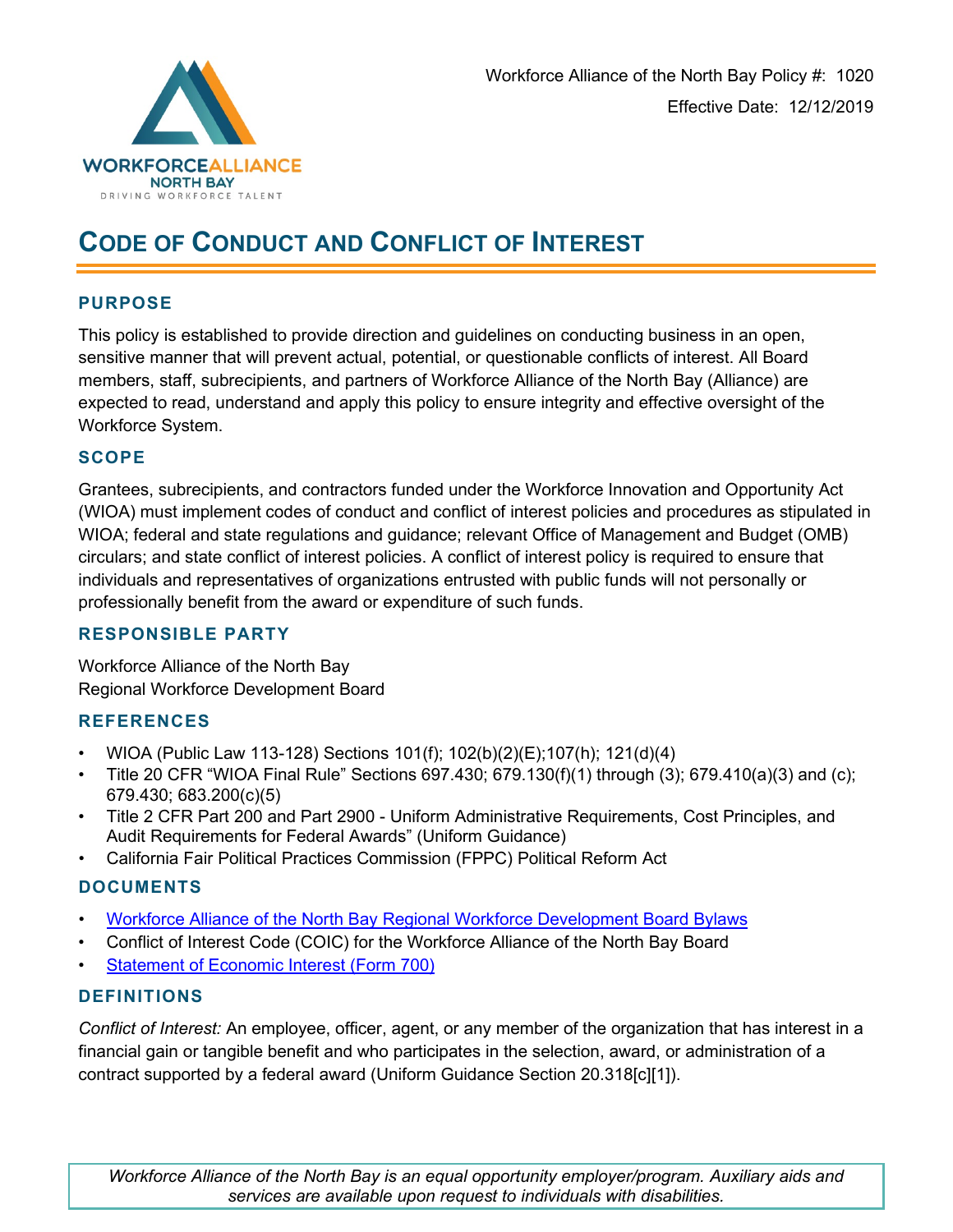#### Code of Conduct and Conflict of Interest **Page 2 of 5** and 2 of 5

*Conflict of Interest Code:* Statement filed with the California Fair Political Practices Commission (FPPC) that reflects the current structure of the organization and properly identifies officials and employees who should be filing Statements of Economic Interests (Form 700s).

*Firewall:* An established policy or procedure that acts as a barrier or protection against an undesirable influence, outcome, or authority. Examples of firewalls include but are not limited to organizational arrangements that provide clear separation of duties and responsibilities, reporting hierarchy of managers and staff that provide clear separation between job duties and responsibilities, and conflict of interest/confidentiality/disclosure agreements.

*Immediate Family:* Immediate family consists of individuals' parents (including stepparents), spouse, domestic partner, children (including stepchildren), siblings, grandchildren, grandparents, and any relative by marriage (an "in-law").

*Individual:* An employee, officer, board member, committee member, subrecipient, subcontractor or agent of Alliance.

*Organization:* A for-profit or not-for-profit entity that employs, or has offered a job to, an individual defined above. An entity can be a partnership, association, trust, estate, joint stock company, insurance company, or corporation, whether domestic or foreign, or a sole proprietor.

*Partner:* A business associate of an individual, whether an equal participant in a business with the individual, a supervisor or sub-ordinate.

*Representative*: All Alliance Board Members, staff, subrecipients, and partners.

# **POLICY**

I. Code of Conduct

During the performance of duties, individuals' actions are a reflection upon Alliance. It is important that all Board members, staff, subrecipients, and partners act in a courteous and friendly, helpful and prompt manner in dealing with the public, customers, other employees, officials and members of both internal and external organizations of Alliance.

A. Ethical Principles

All Alliance Board Members, staff, subrecipients, and partners hereafter referred to as Representatives shall conduct themselves in an honest and ethical manner, including ethical handling of perceived, potential and actual conflicts of interest between Alliance interests and the personal and financial interests of an Alliance representative.

1. Compliance with the Law

It is Alliance's policy to be knowledgeable of and comply with applicable laws and regulations of the United States and State of California in a manner that will reflect a high standard of ethics. Compliance does not comprise one's entire ethical responsibility; rather it is at minimum, an essential condition for adherence to the organization's mission and duties.

2. Professional Standards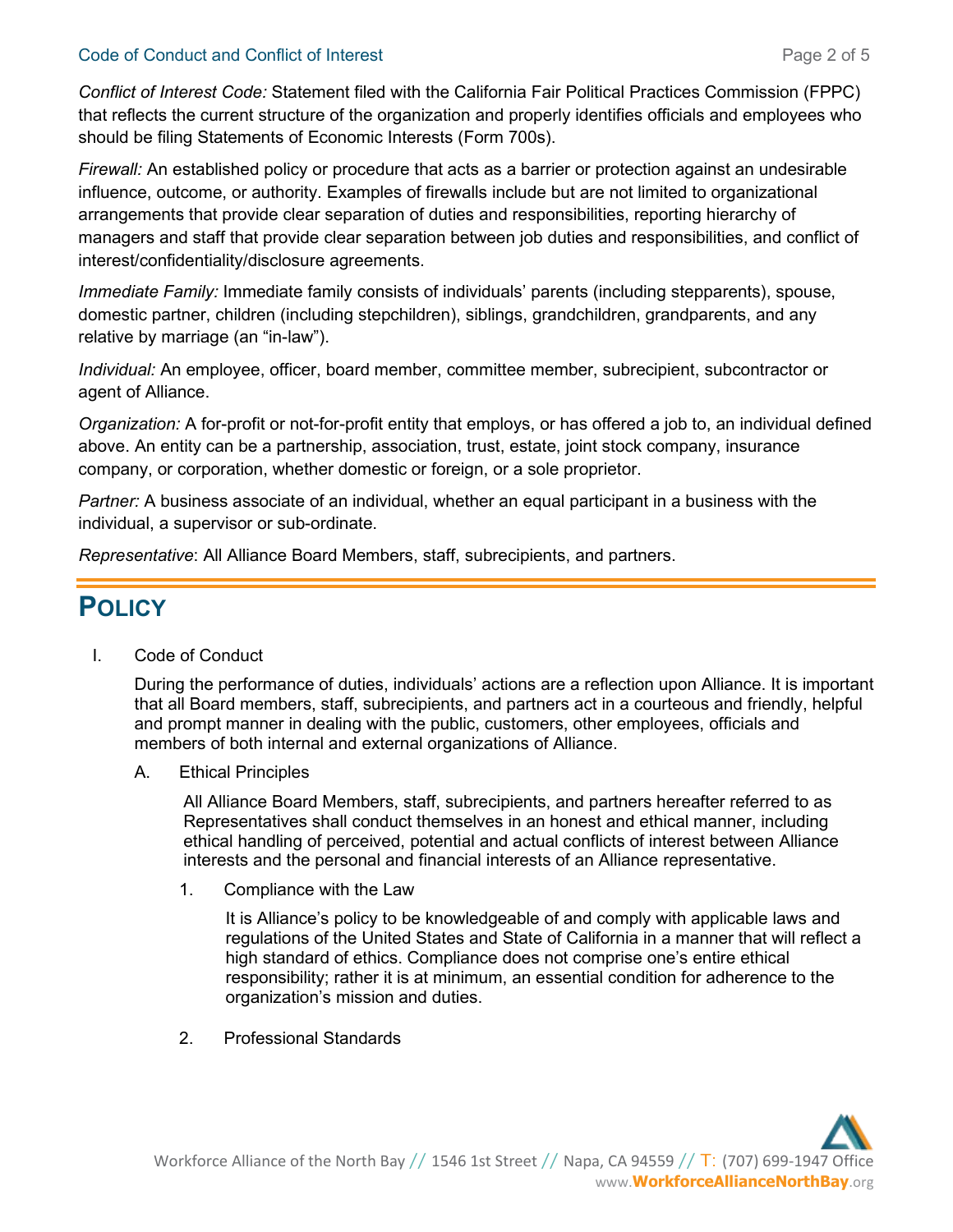It is Alliance's policy that its Representatives be knowledgeable of emerging issues and professional standards in the field and conduct themselves with professional competence, fairness, efficiency and effectiveness.

Representatives should conform with the Alliance nondiscrimination and equal opportunity policy and the provisions under Section 188 of the Workforce Innovation and Opportunities Act prohibiting discriminatory behavior.

3. Ethics Training

Per the Regional Workforce Development Board bylaws, each member shall receive training in ethics. The training will consist of at least two hours of training in general ethics principles and ethics laws relevant to public service every two years. WANB RWDB members will utilize an online training program available via the Fair Political Practices Commission (FPPC) website, [Local Officials Ethics Training Course,](http://localethics.fppc.ca.gov/login.aspx) established to allow local officials to satisfy the requirements of AB 1234 on a costfree basis. This training will be completed within six months of becoming a member of the board. When the training is finished, the member must print the Certificate of Completion provided at the end and submit it to the WANB staff for filing.

B. Guidelines for Interpretation

Areas of concern are those actions or lack of actions which may lead to conflict of interest or the appearance of conflict of interest or to a perception of unfairness related to Alliance business outside board and committee meetings. Specific areas which may pose problems include, but are not limited to, comments made in public, information sharing, and disclosure of associations.

1. Comments Made in Public:

Representatives are encouraged to act in a public relations capacity for Alliance. This includes public speaking engagements and comments in a public forum. Because there is public interest in Alliance's actions, Representatives should differentiate between descriptive comments, which relate to actions already taken by the Board, statements which imply future Alliance decision-making, or the ability to influence decision making.

2. Information Sharing:

Representatives are encouraged to share information with the community about Alliance's activities. To the extent possible, access to information regarding Board activities and procurement of services should be available at the same time and under the same circumstances to all parties. Such information includes the local workforce plan, requests for proposals, notice of meetings, meeting minutes, and policies.

3. Disclosure of Associations:

Representatives have professional and personal associations throughout the community. Associations include those which pertain to membership in organizations or contractual agreements between partners, stakeholders, or employers or employees, as well as associations which arise out of custom, shared interests, friendships, or other relationships.

Such associations have been and will continue to be of significant benefit to Alliance. Where a direct or indirect financial conflict of interest exists, Representatives may not vote or serve on a rating team. When associations raise appearance of fairness as an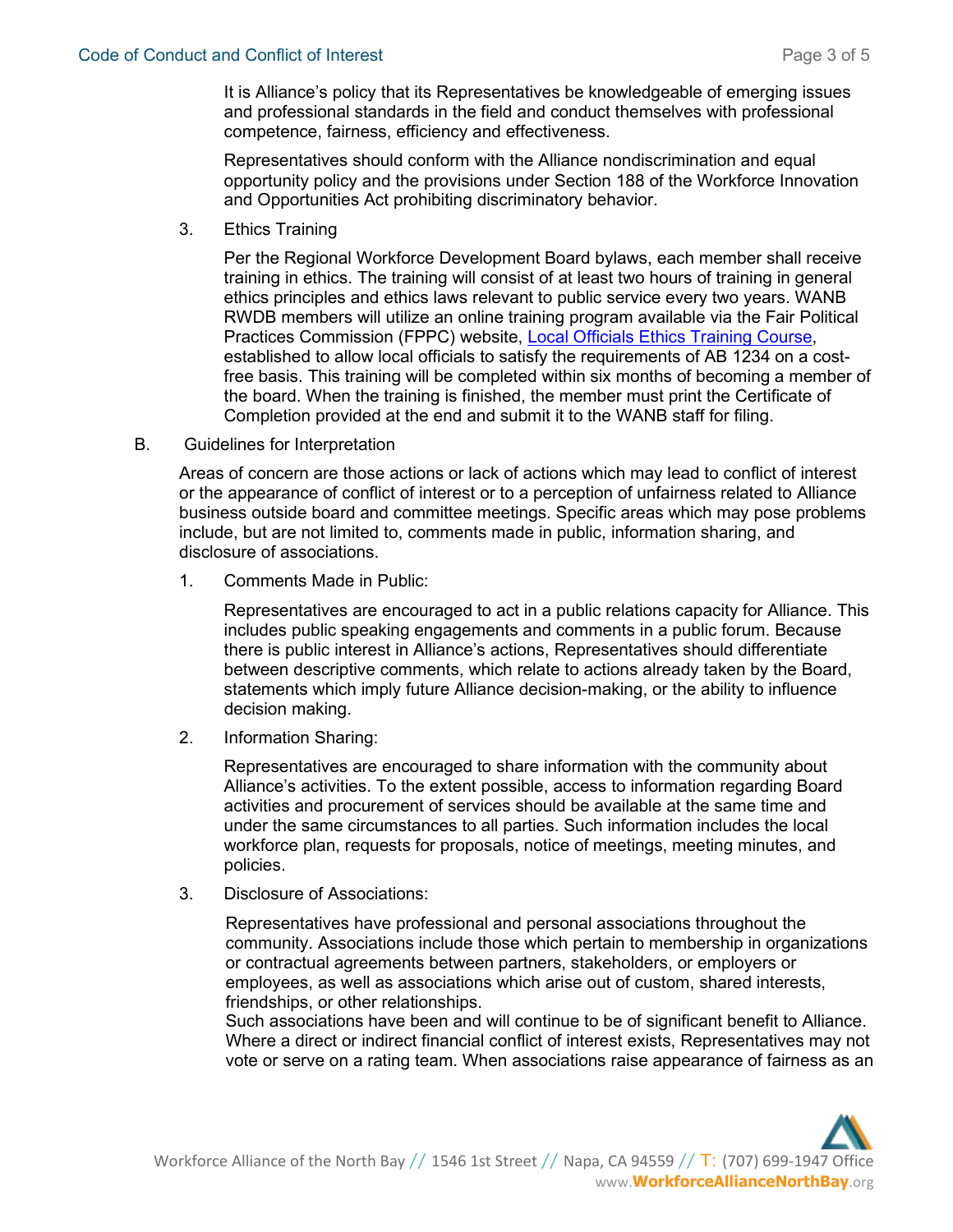issue, Representatives should qualify statements in public by disclosing the association and minutes of the Board meeting should reflect the disclosure. Whenever an Alliance representative is in doubt about a possible problem with appearance of fairness, they should disclose the association.

#### II. Conflict of Interests

- A. Each grant recipient and subrecipient shall maintain a written code of standards or conduct governing the performance of persons engaged in the award and administration of Alliance contracts and sub-agreements. This policy can be adopted if none exists. A written acknowledgement adopting this policy must be maintained on record.
- B. No individual in a decision-making capacity shall engage in any activity, if a conflict of interest (real, implied, apparent, or potential) is involved. This includes decisions involving the selection, award, or administration of a contract supported by WIOA or any other federal funds.
- C. Before any public discussions regarding the release of a Request for Proposal, or any matter regarding the release of funding or the provision of services, an Alliance Board member or Representative must disclose any real, implied or apparent, or potential conflicts of interest before engaging in the discussion. The minutes of the meeting should reflect the disclosure.
- D. An individual of the Board shall not cast a vote, nor participate in any decision-making capacity on the provision of services, or any organization which that individual directly represents, nor any matter which would provide any direct financial benefit to the individual, to the individual's immediate family, or to the individual's organization.
- E. An individual of the Board or Alliance Representative cannot solicit or accept gratuities, favors, or anything monetary value from awardees, potential awardees, or other parties to agreements. However, the Alliance allows for situations where the gift is an unsolicited item of a nominal value worth \$50.00 or less and can be shared by the members of the organization as a whole.
- F. The standards of conduct shall provide for disciplinary action, including termination of employment, board membership or contract for violations of this policy by any individual. The Alliance's Workforce Development Board (WDB) Executive Committee may evaluate any violations of these provisions on a case-by-case basis and recommend to the entire board, if and what penalties and sanctions or other disciplinary actions are appropriate.
- G. Individuals shall not use, for their own private gain, for the gain of others, or for other than officially designated purposes, any information obtained as a result of their committee, board or working relationships with the Alliance where the information is not available to the public at large, or divulge such information in advance of the time prescribed for its authorized release.
- H. One-Stop operators must disclose any potential conflicts of interest arising from relationships with training providers and other service providers, as specified in this conflict of policy. In the event the WDB staff acts in the capacity of the One-Stop operator, staff must disclose any potential conflict of interests arising from relationships with training providers and other service providers. In addition to the requirement for conflict disclosure the One-Stop operator may not perform any of the following: convening system stakeholders to assist in the development of the local plan; be responsible for oversight of itself, manage or significantly participate in the competitive selection process for One-Stop operators; select or terminate One-Stop operators, career services, and youth providers;